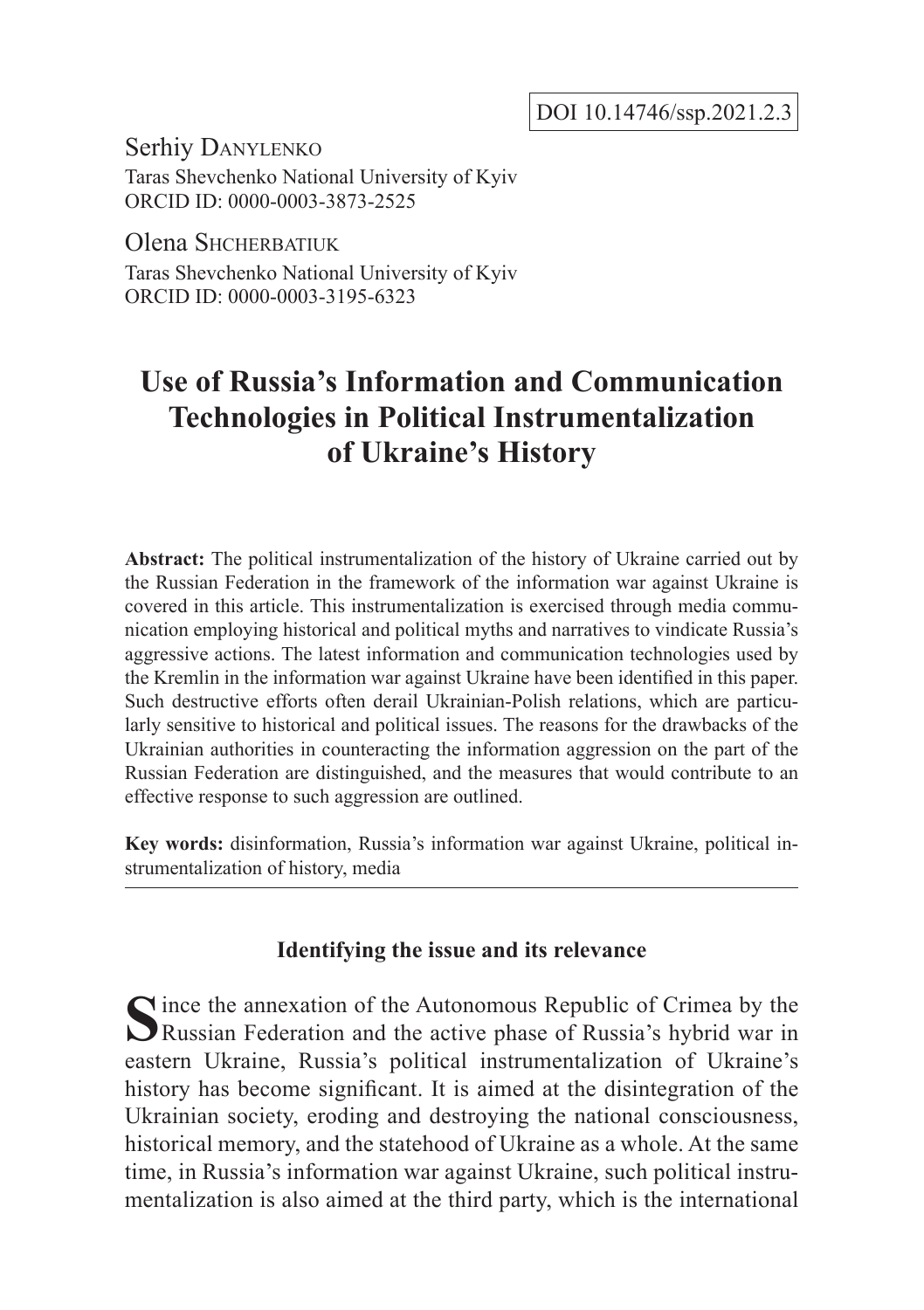community, to convince the world of the legitimacy of the Russian Federation's actions against Ukraine. Russia imposes its values and beliefs on both Ukrainian and international society. It considers the European settlement after 1989 unacceptable and temporary and regards international claims to Russia's violation of human rights and the rule of law as deliberate delusion and naivety. This settlement includes such developments as the self-dissolution of the Polish United Workers' Party in 1990 and the cessation of the Polish People's Republic, the transformation of the Hungarian People's Republic into the Republic of Hungary, the collapse of the Berlin Wall, and the unification of Germany, the dissolution of Czechoslovakia and the formation of separate Czech and Slovak Republics, the transformation of the People's Republic of Bulgaria into the Republic of Bulgaria, the demise of the Ceausescu regime in Romania; the dissolution of Yugoslavia. Therefore, it is important to debunk Russia's actions by studying, covering, and communicating information to the general public.

#### **Analysis of the latest research and publications**

The use of information and communication technologies by the Russian Federation against Ukraine in the political instrumentalization of history as a component of information policy has been discussed by domestic and foreign scholars in the context of such problems as the concentration of pro-Russian media resources as a strategy of destructive information influence on Ukraine, the consequences of Russia's information aggression against Ukraine and the ways to overcome  $it - S$ . I. Danylenko; information warfare as a communicative technology of influencing mass consciousness and the civic opinion – A. G. Stadnyk; historical memory as a factor of political influence in the independent Ukraine – V. L. Babka; information component of the hybrid war of the Russian Federation against Ukraine – I. D. Bondarenko; revision of history – J. Hrytsak, K. Halushko, J. Prymachenko; the purpose of Russian propaganda and how to counteract it  $- E$ . Lucas and P. Pomerantsev; the conspiracy theories and pro-Russian propaganda in the Eastern Partnership countries – A. Damian, V. Subernitchi; historical revisionism in Russia – W. Baluk; COVID-19 related Russian propaganda – J. Olchowski; the role of digital media in the Russian-Ukrainian war – A. Galus, Y. Nesteriak; Russia's hacking, misinformation and propaganda operations to foster polarization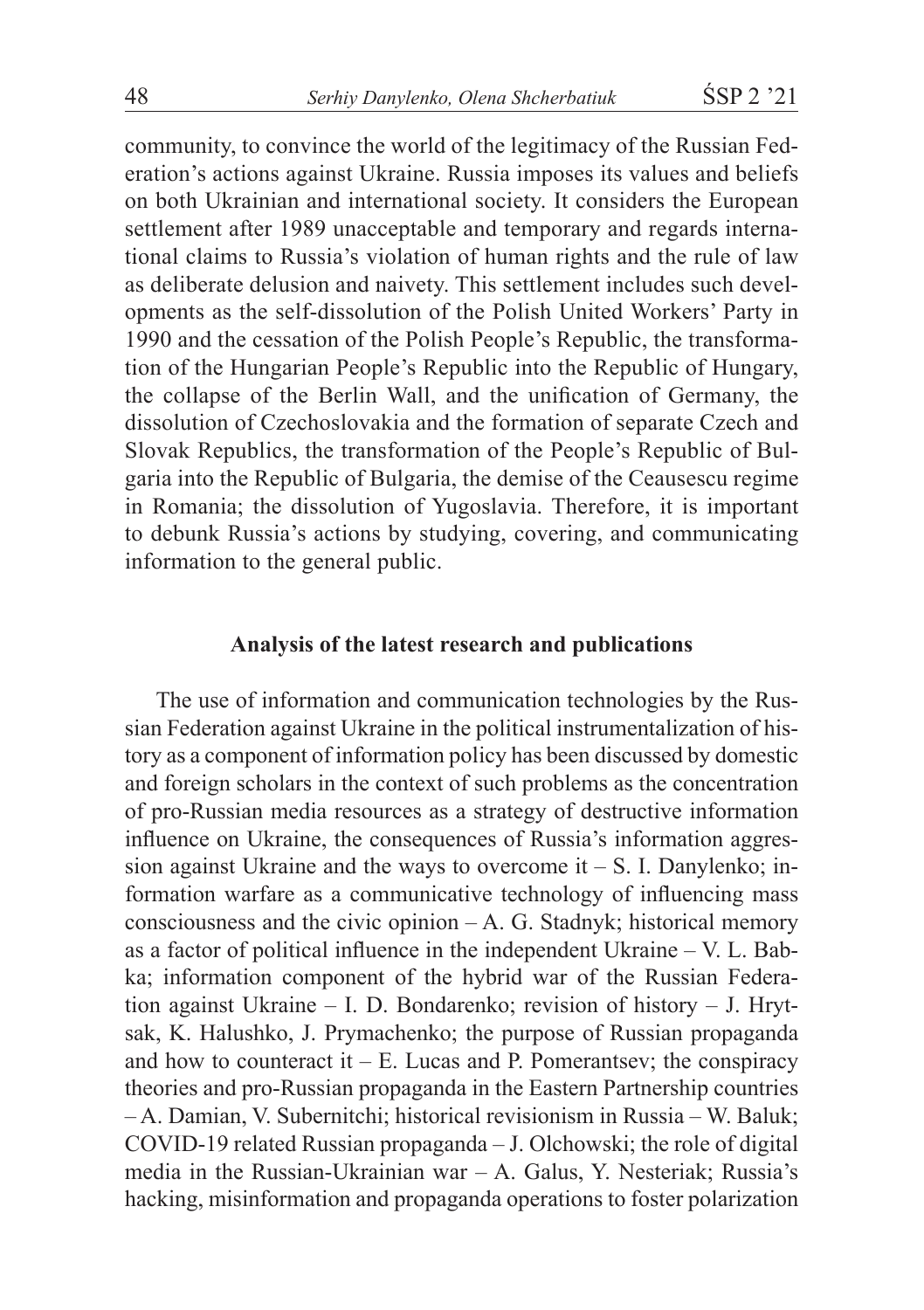in Western democracies and Ukraine as well – M. Aaltola; Russia's memory politics on history of Eastern European countries – A. Miller; Russia's information campaign preceding, accompanying, and following Russian military operations in Crimea – M. Kofman; political manipulations of Russian elites of the collective memory of World War II and related anti-Ukrainian media campaign on main Russian TV channels – J. Sweet.

**The purpose** of this work is to study the application of information and communication technologies by the Russian Federation in the political instrumentalization of the history of Ukraine for the further development of communicative tools to counteract the destructive informational influence of third parties on common historical phenomena, as well as to outline in the author's assessment the essential characteristics of Russian propaganda that determine its effectiveness in this day and age. To achieve this goal, the political instrumentalization of the history of Ukraine carried out by the Russian Federation in the information war against Ukraine was highlighted; the latest information and communication technologies used by the Kremlin in the information war against Ukraine were identified; the use of historical and political myths and narratives by the Russian Federation in media outlets with the purpose of justification of their actions in the East of Ukraine and the Crimea was illustrated; the reasons for the drawbacks in counteracting Russia's information aggression by Ukrainian authorities and the measures that would contribute to an effective response were outlined.

# **Presentation of the main research material**

Political instrumentalization of history is a mechanism of using historical politics by the state, political and cultural elites, various concerned groups related to the categories of society for which issues of the past are extremely relevant.

The political instrumentalization of history, which is at the heart of historical politics, remains important to these parties due to various reasons. For the state, it is a crucial element in creating a loyal civil society independent of whoever is ruling the country. For political and cultural elites, it is a means of social self-fulfillment and influence. For all concerned groups, which are constituent parts of elites mentioned, the political instrumentalization is a means of manipulation in the interests of current policies (Yablonsky, Valevsky, Zdioruk, 2019, p. 157).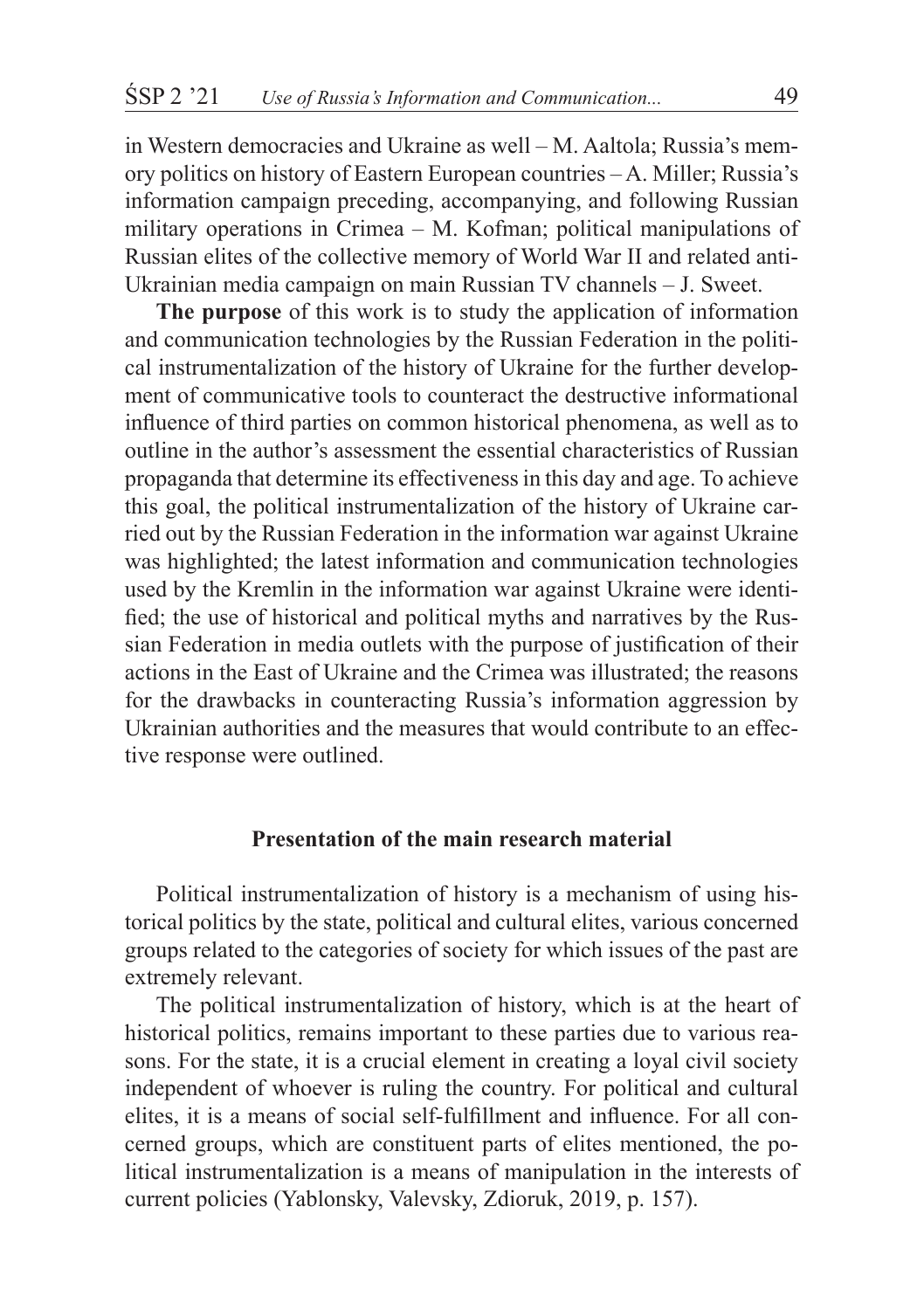Political instrumentalization performs three main functions: 1) symbolism, which is to give meaning to a particular event or fact; 2) interpretation, which is implemented through the interpretation of a certain event or fact in the light necessary for the concerned party; 3) identification, the role of which is to influence the formation of national identity (Yablonsky, Valevsky, Zdioruk, 2019, p. 26). As a result, a consistent version of knowledge and ideas about the past in a specific interpretation necessary for stakeholders is formed.

Historical revisionism, presented in Russia as a struggle for historical truth, involves imposing own narrative on Russian history through information operations and propaganda. Russian propaganda activities are aimed at presenting the Russian Federation as a "peaceful state" and cultivating the myth of Russia as "the emancipator of Europe from Nazism" (Baluk, 2020, p. 15). On the part of the Russian Federation, these activities were observed in Crimea before and during the pseudo-referendum and its annexation when pro-Russian activists distributed propaganda leaflets and displayed historical propaganda videos in the public transport on TV channels and the streets. At the same time, only the Russian media had the right to broadcast and disseminate information, and the Ukrainian media were persecuted, which ultimately led to the situation that after the annexation of Crimea, no Ukrainian media outlets operated on the peninsula. A striking example is the story of television and radio broadcasting company "Breeze," the first and only military TV and radio company in Ukraine, which was established by order of the Minister of Defense of Ukraine on December 12, 1992 in Sevastopol to promote the ideas of the Ukrainian state among the Ukrainian Navy and the Crimeans in general. In April 2014, the company was forced to move to Odessa and reshape into a TV studio. However, its full-fledged activity has not been resumed today (SNIP, 2017).

Russia's goal in international relations is to position itself as the superpower and strengthen itself by transforming the current, largely institutionalized and liberal, international order so that the leading role belonged to the restricted group of superpowers, including Russia. Therefore, this would be a return to a kind of "concert of superpowers." To achieve this goal, Russia is taking measures in various methods, tools, directions, and recipients. As for the countries of the former Soviet Union, Russia's measures are aimed at keeping the states that currently exist in the post-Soviet area under Russia's influence, limiting spreading Western ideals and values in these states and, finally, increasing their economic, cultural, military dependence on Russia (Olkhovskii, 2019, p. 216).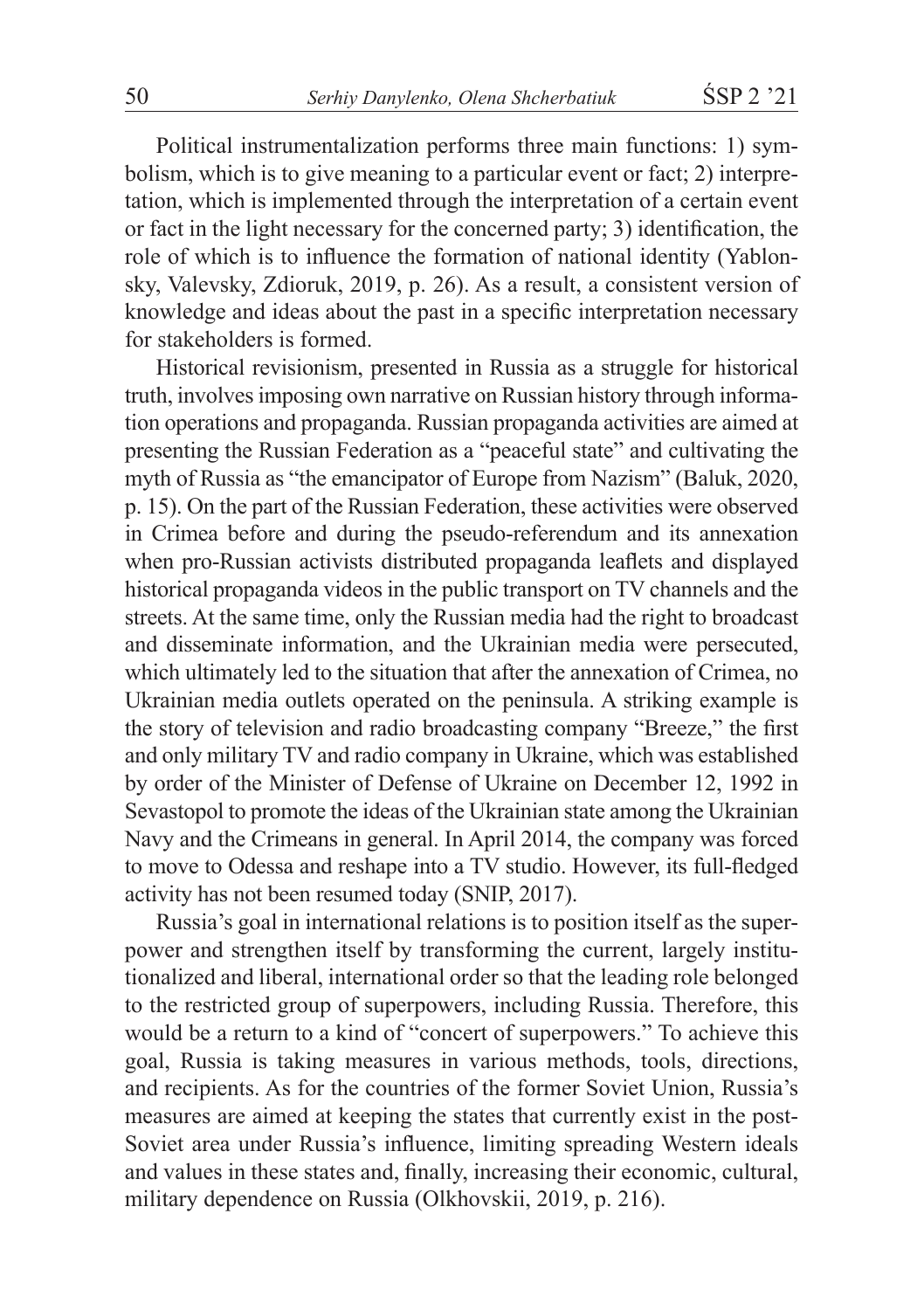In the context of political instrumentalization of the history of Ukraine conducted within the information policy of the Russian Federation Kremlin blocks access to archival materials, interferes in the educational process in the controlled territories in the East of Ukraine and the Crimea, in particular by changing academic programmes in such disciplines as history and law, implementing disciplinary and educational measures aimed at weakening and destroying historical memory and national consciousness, sense of patriotism, especially among the younger generation and overall population of Ukraine. The Russian Federation is trying to monitor information flows in the media and Internet resources, regulate the dissemination of the information under its state policy in its subordinate media outlets through information and communication technologies, which in their essence plays the role of propaganda. The main purpose of such actions is disorientation and manipulation of public opinion in Ukrainian society, circulation of destructive ideas and split up of society, psychological destabilization in Ukraine, and promotion of the belief that this country is, so to speak, a failed state. For example, during the local elections 2020 in Ukraine, Ukrainian media owned by pro-Russian tycoons disseminated Kremlin narratives about Ukraine as a "non-state entity," a "Nazi state," as well as about "external governance of Ukraine." According to the monitoring conducted by the NGO "Detector Media," the 12 most popular disinformation narratives are "external governance of Ukraine," a "threat of a coup d'état," "Zelensky deceived voters," "Zelensky is the second Poroshenko," "Maidan is a mistake," "civil war," the "loss of Crimea is Ukraine's fault," "Medvedchuk is Ukraine's hope," "Ukraine is a non-state entity," "Ukraine is a Nazi state," "Ukraine will be saved by friendship with Russia," "dissenters of the Orthodox Church of Ukraine" (Detector Media, 2020).

With this pessimistic approach to Ukraine, Russia hopes to discredit the Ukrainian government in the eyes of Europe and NATO, to destroy both domestic and international support to reforms that are intended to make Kyiv more independent from Moscow (Lucas, Pomerantsev, 2016). At the same time, such actions currently hinder the implementation of the national policy of historical memory in Ukraine. The latter is officially carried out at the national level and in the modern circumstances, especially after the Revolution of Dignity, is designed to become a key mechanism of national reconciliation, social consolidation, and civic mobilization (Babka, 2016, p. 159). As a means of influence, historical memory is a tool to overcome existing Soviet stereotypes in the public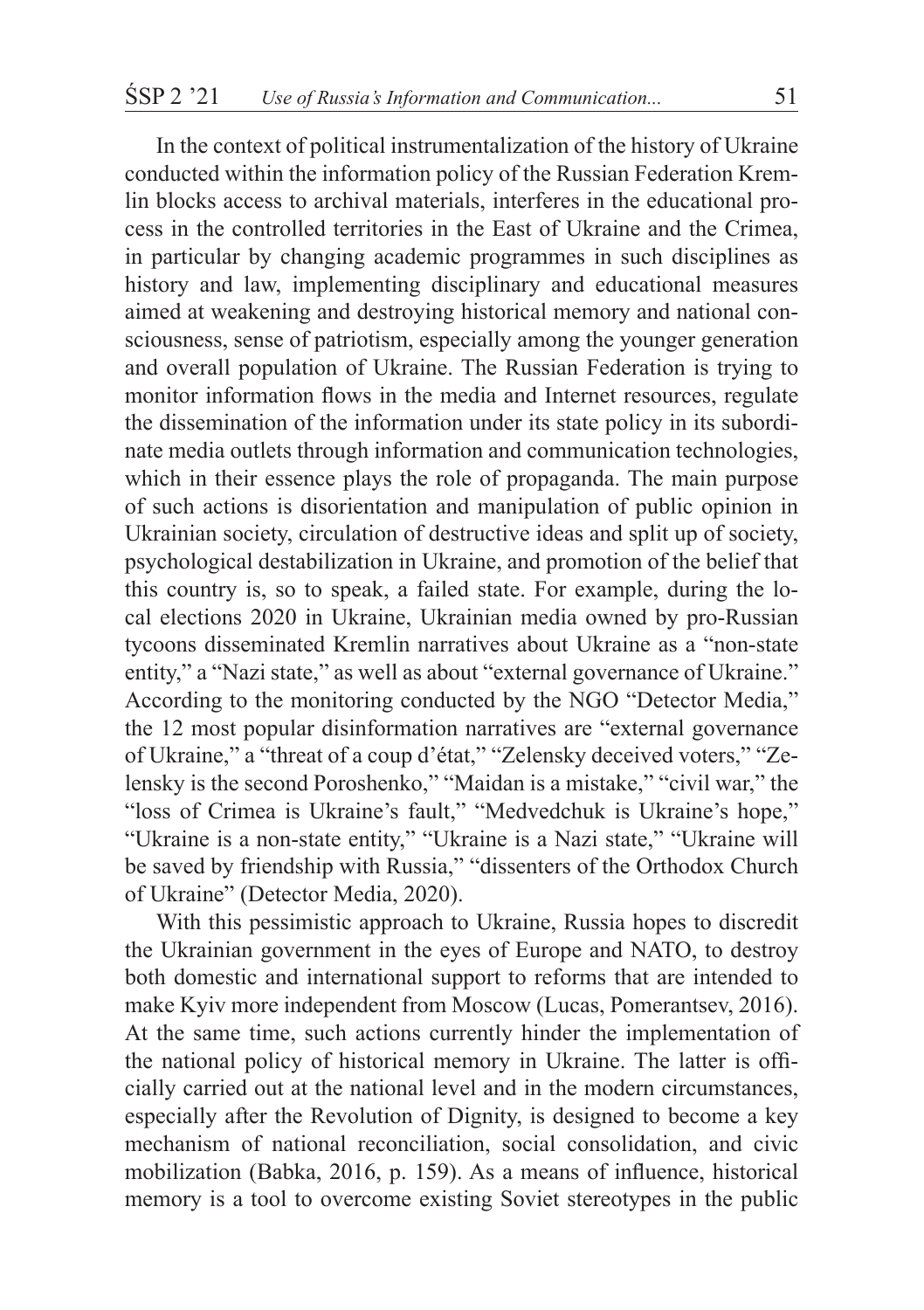consciousness and patriotic mobilization, opposition to Russian propaganda in the Ukrainian society, and the substantial democratization of society and the rule of law. The Kremlin realizes this well and considers neighboring democracies and open societies as a threat because they might be "contagious" for the Russian Federation. Moreover, Russia's top political leadership believes that Russia has the right to a "grey zone" along its borders, a territory where the sovereignty of other nations is limited and Russian politicians and companies have a privileged economic and political status (Lucas, Pomerantsev, 2016).

In instrumentalizing the history of Ukraine, Russian spin doctors appeal predominantly to a "common historical past," "restoration of historical justice," and support separatist movements both in the East and in the West of Ukraine, initiating heated disputes over the language issue. At the same time, the Russian Federation persistently promotes and disseminates historical and political narratives through the media to justify its actions in eastern Ukraine and Crimea. These narratives include "Ukraine is an unsuccessful shadow of Russia," "Ukraine is an artificial project of the West," "the Crimea, Donbas and the south-east of Ukraine are parts of Russia," "USSR is a powerful empire," "Stalin is a hero," "All Ukrainian nationalists were fascists," "Ukraine forgot about the victory over Nazism" and others (Hrytsak, Galushko, Primachenko, 2019). However, the most extreme example of Russia's neo-imperial ambitions, which returns Russia to the geopolitics of the late nineteenth and early twenty-first centuries, is the appeal to the historical myth of the so-called "Novorossiya." A clear example of addressing these myths is their use by separatist forces in Crimea and eastern Ukraine.

Russia blatantly fills these narratives with misinformation, making sure that this lie is interesting and emotional, and adapts it to a strategic presentation according to the prejudices and perceptions of its audiences (Lucas, Pomerantsev, 2016). These and other revisionist historical efforts are accompanied by shuffled and fabricated facts, which the Russian propaganda machine actively disseminates. At the same time, the actions of historical policy actors are being exacerbated. In particular Russian scholars attempt to substantiate such myths and narratives with facts (Hrytsak, Galushko, Primachenko, 2019), and any criticism from the outside is refuted and rejected like all other negative comments about Russia, which are considered by the Kremlin either as fictitious or unfair and are the result of double standards and prejudices.

Nowadays, it has become commonplace to expand the tools of confrontation between countries through information. The Russian Federa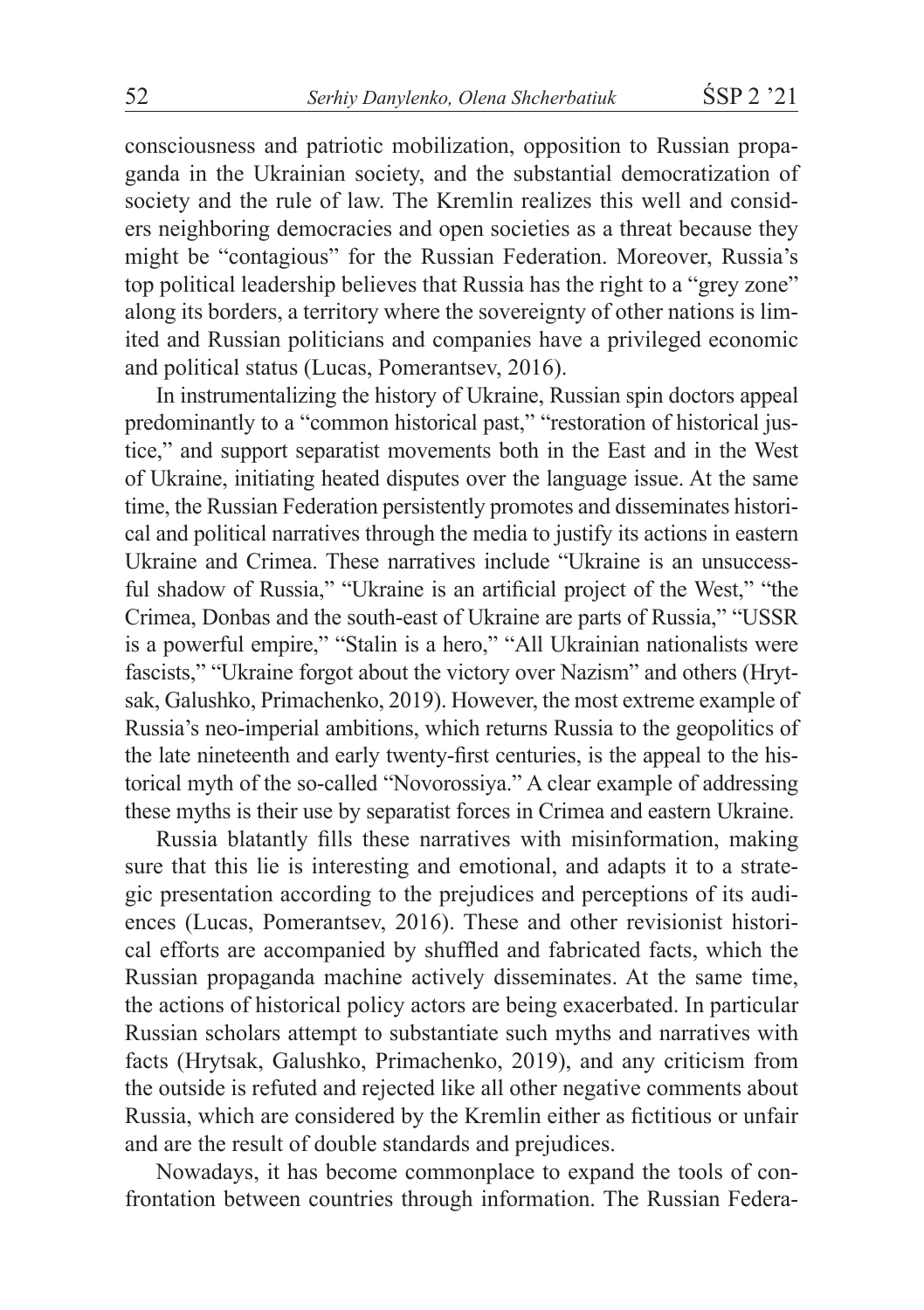tion employs information not only as propaganda but as a modern weapon. It has become part of its aggressive foreign policy, which it pursues not only in the countries of the former Soviet bloc but also in other regions, primarily in the Middle East. In particular, Russia justifies its intervention in the events in Syria in 2015 because it fought against the extremist terrorist group "Islamic State." Thus, the Russian government desires to present Russia as a state that fights "for a just cause," to which civilized states cannot be indifferent (Skuczynski, 2016).

In the case of Ukraine, information confrontation is an important part of the hybrid war that Russia has waged against Ukraine with the use of force. The Russian Federation's information war against Ukraine is recognizable and obvious (Stadnyk, 2016, p. 114). Its initial stage dates back to 2007–2008 when Russia used its messages to prepare target audiences in Ukrainian society for the future support of its armed aggression. The war became large-scale after the events in November 2013 – February 2014, recorded in historiography as the Revolution of Dignity. Russia employs the latest information and communication technologies in this war. Technologies commonly used on Russian TV and radio channels to covertly influence consumers include the imposition of "portioned" information and misinformation, a combination of facts with personal opinions and assumptions, information reframing, providing "no comment" information to a pre-trained recipient of information, exaggeration and omission of truthful information.

One of the latest information and communication technologies extensively used by the Russian Federation today are historical documentaries, which impose Russian approaches to interpreting the history of Ukraine and the current events, thus distorting the past and present. Such films as "Ukraine Project," "Crimea. The Way Home," "Stepan Bandera. The Unveiled life," "Maidan. The technology of revolution," "Ukraine. Mazepa Operation" and many others are now intensively distributed in the media landscape. Russian myths and narratives are traced in them in any respect.

The Russian Federation leadership actively employs the technology of comprehensive repetitive propaganda, constantly covering it up. Thus, after the annexation of Crimea, the President of Russia, by a non-public decree, has awarded more than 300 employees of the Russian media, who in practice used propaganda methods "for high professionalism and objectivity in covering events in the Republic of Crimea." The list of award recipients includes journalists from the All-Russian State Television and Radio Broadcasting Company, Channel One, NTV, Russia Today, and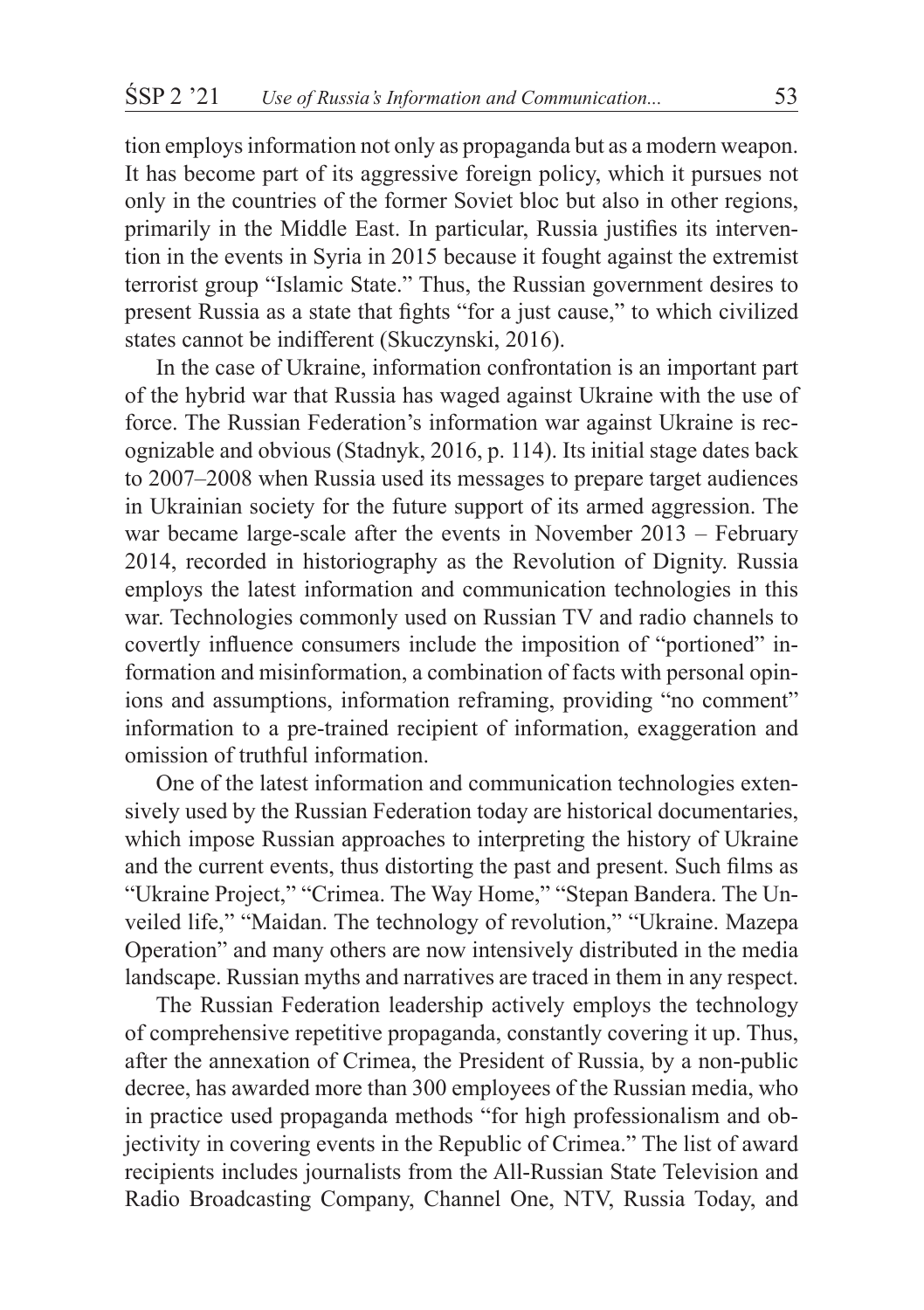Lifenews. Russia Today was founded by the Russian government in 2005 and is owned by the Russian International News Agency ("RIA Novosti"). Russia Today is broadcasted in more than 100 countries, and its website is available in six languages (Russian, English, Spanish, Arabic, German, and French). Russia Today is also active in social networks (Facebook "Russia Today" – 5.6 million likes, "Russia Today in Russian" – 1.6 million, Russia Today America – 1 million, Vkontakte group "Russia Today in Russian" – 1.2 million subscribers, YouTube – 3.7 million subscribers). Most researchers characterize Russia Today as the Kremlin's propaganda media. A comparative study of media coverage of the protests in Ukraine by BBC World, Al Jazeera English, CNN International, and Russia Today shows that the information provided by Russia Today is increasingly different from other media because the nationalist movements in Ukraine in 2013–2014 were represented as anti-Semitic and fascist movements. Moreover, Russia Today, more often than other agencies, emphasized violence in Ukraine (Galus, 2019, p. 34–35).

In addition to these media, the Kremlin uses Internet resources, social media accounts of allegedly independent journalists, political scientists, and experts, as well as, until recently operating traditional pro-Russian media in Ukraine – ZIK, TV Channel 112, NewsOne – the so-called "Medvedchuk channel group" (Viktor Medvedchuk, MP, the member of the pro-Russian faction "Opposition Platform – for Life," has personal contacts with Russian President Vladimir Putin). Their activities had a significant impact on the domestic situation in Ukraine. In particular, according to the Kyiv International Institute of Sociology, the virtual "Sharii Party," led by the pro-Russian video blogger A. Sharii, who spreads Russian propaganda and Ukrainophobia, is becoming increasingly popular among Ukrainian citizens (Danylenko, 2020, p. 31). The information war, which is part of the general war waged by the Kremlin against Ukraine acts as a strong mechanism for influencing and manipulating the public consciousness of the population of Ukraine.

Given this situation, the Russian Federation can be said to have been recently retargeting the use of so-called "attacks from the outside perimeter" when the emphasis was on traditional media (Sputnik news agency, Russia Today foreign broadcaster, Channel One, Russia 24, etc.) and their far-reaching propaganda among the citizens of Ukraine to the Ukrainian domestic environment using the tactics of creating agents of influence in media inside the country, which corresponds to the general strategy of forming chaotic socio-political conditions in Ukraine with its subsequent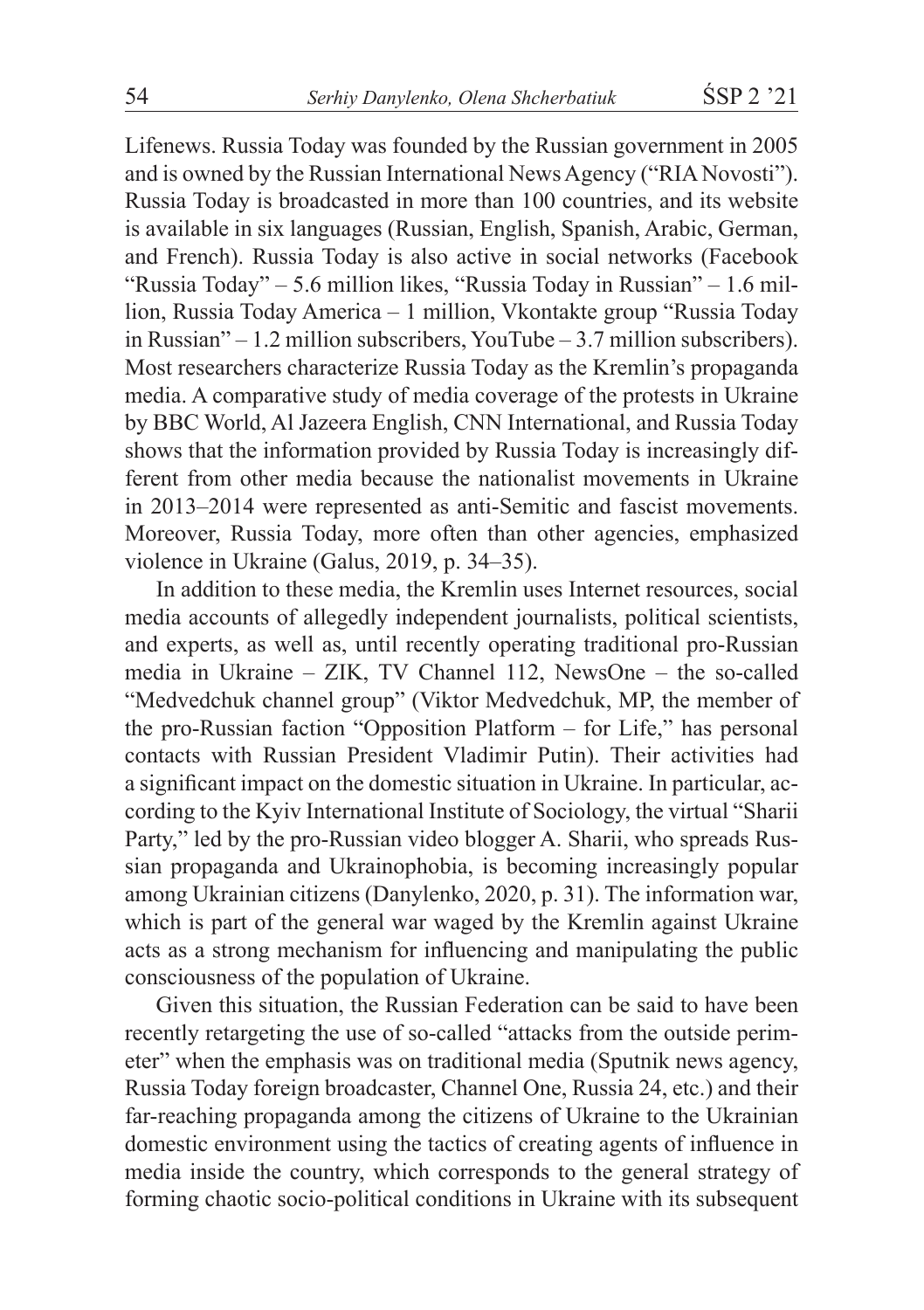destruction as an independent political entity (Danylenko, 2020, p. 30). Such "agents of influence" were not only the media but also a department of the CIS Institute in Kyiv, some Russian "territorial communities," some politicians, and representatives of "compatriots abroad" (Kasyanov, 2014, p. 148). Therefore, under such circumstances, the political instrumentalization of Ukraine's history proved to be a very effective undermining force in Ukrainian society, especially with the establishment of the information society era in which media and information technologies have significantly expanded the possibility of manipulating the public consciousness.

Furthermore, Russian information and communication technologies are thoroughly coordinated, targeted, well-funded, and most professionally executed. American and European scholars study the Kremlin's ties with think tanks, universities, and research institutions in Russia, Europe, and the United States, through which Russia imposes its influence in the information environment of Western countries. In particular, researchers emphasize that Russia operates in the international arena following its "neoconservative doctrine," the features of which are the denial of Russia's responsibility for aggression, historical revisionism, constant criticism of the West encouraging and maintaining separatism in European countries, etc. In the run-up to the 2016 Duma elections, the Institute for Social-Economic and Political Studies of Russia set up a state-funded think tank, Rethinking Russia (RR), to disseminate the United Russia party's political propaganda to the international audience. The reports produced by this think tank have extensive coverage and are targeted at Western experts and journalists. For instance, a report entitled «Russia's Political System from 2011 to 2016 State Duma Election Campaigns» was sent to 6,000 Western journalists and experts. Moreover, some researchers believe that this analytical center also had an office in Brussels (Smagliy, 2018, p. 14).

In recent years, Russia's disinformation activities have met almost no effective resistance in Ukraine. This situation results from the belated formation of the unified state information strategy due to political, financial, and personnel problems, which led to a confrontation with Russian information aggression only at the tactical decision level, which often are behindhand. The shortage of coordination efforts of civil society representatives and mass media is also observed and confirms the long-term deficiency of coordination in information counteraction at the national level. The dominance of TV channels controlled by oligarchic entities,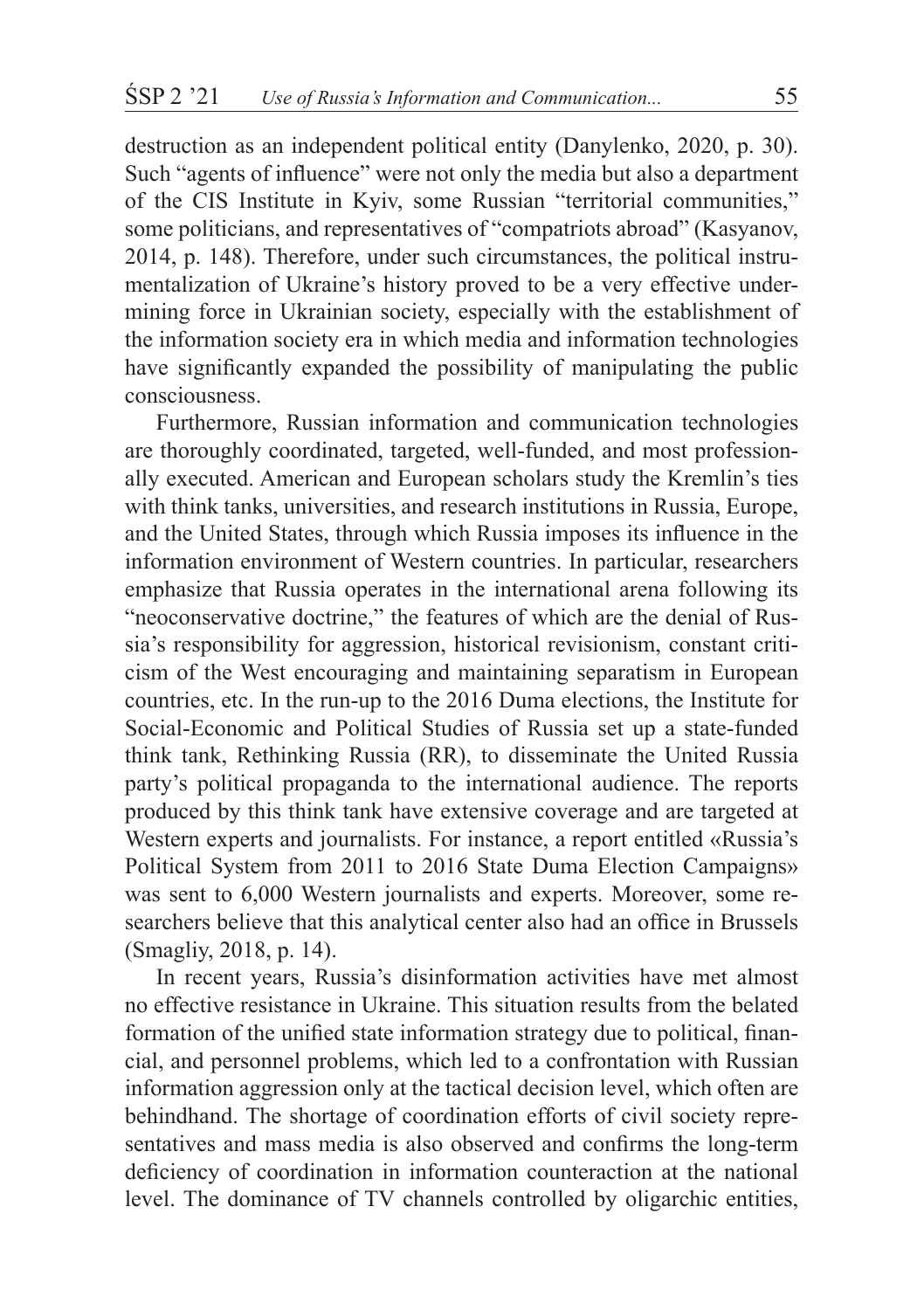the weakness of public broadcasting in Ukraine, comprador behavior of some journalist circles, and the extremely low level of critical thinking and media literacy of Ukrainians are among the negative factors of the information field. There is also an insufficiency of legal and institutional frameworks to counter misinformation.

Nowadays, these gaps are sophisticated not only by the need to address many economic and financial issues but also by the latest problem, such as COVID-19, which requires an urgent response from the state. At the same time, there is a manipulation of information on the coronavirus (Meduza, 2020), which takes place in the Russian and other media space. One of the main narratives here is the «creation» of the virus in an American laboratory located in Ukraine, which attempts to portray it as a country under the external influence of foreign governments and international organizations (Damian, Subernitchi, 2020). This misleading information often distracts international and Ukrainian society from the political realities in which the Kremlin is involved. This distraction favors the Russian Federation because, in search of its potential followers, the basic Russian narratives are supported by tactics aimed at the audience that is not very interested in complex political issues. Although the main goals of Russian disinformation remain unchanged, the spread of false news about COV-ID-19 has given Russia new opportunities to present itself as a potential rescuer, providing humanitarian aid and free vaccines to countries in need (especially in the post-Soviet states), and at the same time criticize the West and even the existing international order (Olkhovskii, 2020, p. 26).

The trap of Russian propaganda is the current emphasis in Ukrainian society on the right or wrong view of history in the light of contemporary events, which leads to ignoring the fact that in the occupied territories live people who want to be in Ukraine but do not share certain attitudes to events in the history of Ukraine. It is also intolerable to neglect the fact that there are people in the unoccupied territory who are under the influence of Russian propaganda and disloyal to the Ukrainian authority (Babka, 2016, p. 172). The use of the Ukrainian authorities' drawbacks by the Russian Federation is obvious. The latter, using the political instrumentalization of history that is at the heart of its historical policy, hopes to further radical stirring up of its potential supporters in the Crimea, eastern and southern regions of Ukraine to maintain its military presence in the occupied parts of Ukraine and further military campaigns in those regions.

Currently, Ukraine needs to elaborate a new effective policy for the protection of national interests. A great example is the experience of the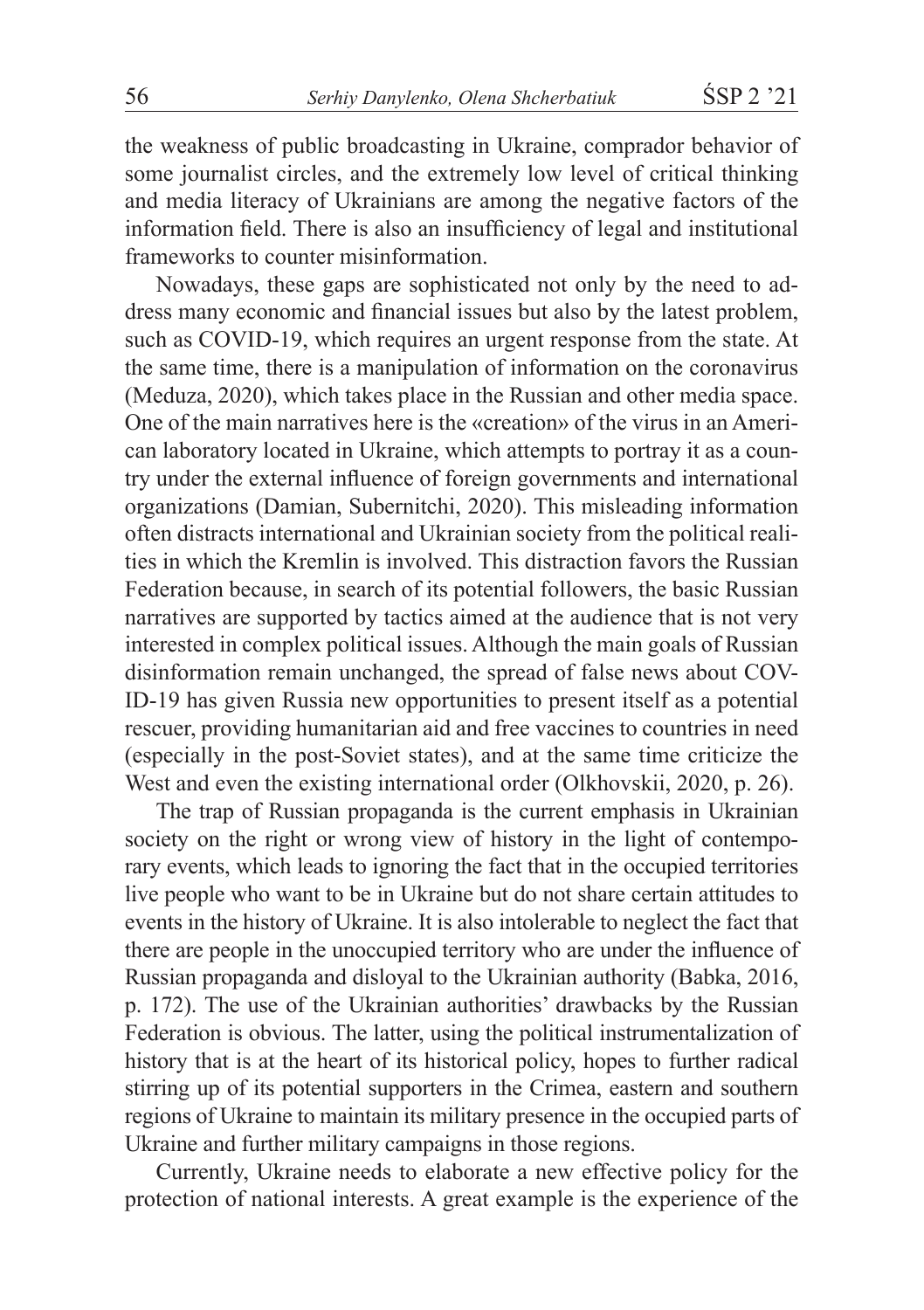State of Israel, which has successfully combined the work of the military, special services, and the media around the world. It proves that mass media should be seen as the major developer and responsible party for executing projects in information and psychological operations (Danylenko, 2015, pp. 312–313). One of the directions of this policy should be to ensure the spread of Ukraine's overseas broadcasting in as many countries as possible, which can potentially become Ukraine's partners or allies. Such international broadcasting will also ensure forehanded counteraction to Russia's information aggression. In addition, misinformation about Ukraine should be exposed by established organizations (agencies, centers, etc.) investigating Russian (or any other) disinformation campaigns and debunk their invalidity for targeted audiences that can accept fact-based evidence. A broader analysis of the media environment, the scope, and the impact of Russian propaganda would ensure the detection of disinformation campaigns and understanding what sources influence the public consciousness. In order to avoid manipulation of public opinion and collective public consciousness, which takes place in the course of political instrumentalization of Ukrainian history, a working group of specialists in the field of history, political science, psychology, and mass media should operate with the support of the state and based on the latest scientific tendencies and approaches should debunk fake political narratives and other kinds misinformation about Ukraine's history and current developments in our state as well as with the help of modern media would disseminate truthful information among the population of the country and the international community. In this context, the activity of the Security Service of Ukraine should be intensified.

# **Conclusions and possibilities for future research**

Thus, with the refocusing to the internal Ukrainian environment, the Russian Federation actively uses the instrumentalization of history and the tactics of forming "media agents of influence" inside the country. This domain of the information confrontation also confirms that Russian propaganda is characterized by: a) flexibility, b) involvement of various topics – from politics to sports, c) its long-term duration, d) and by narratives which are the key tool of misinformation influence. Ukraine has failed to introduce own positive rhetoric on this issue, which would be the asymmetric proactive response. In addition, oligarchic control over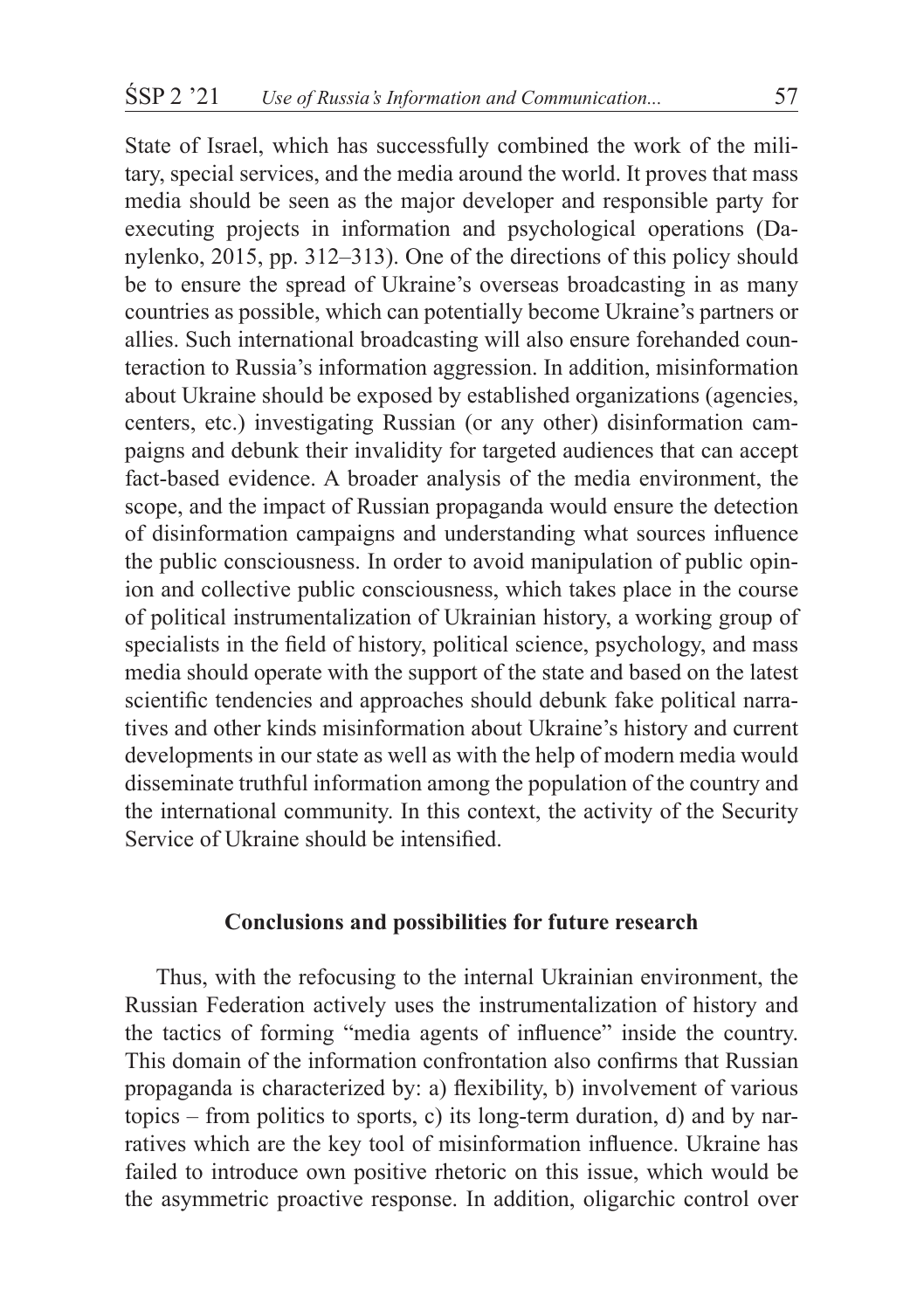media resources in Ukraine (primarily television) facilitates the penetration of destructive Russian narratives, including historical ones, into the information space of Ukraine.

Therefore, the recent closure of the pro-Russian TV channels by the National Security and Defense Council of Ukraine has shown that this issue is now classified at the highest political level as protecting national sovereignty and territorial integrity and is clearly distinguished from the basic democratic value called freedom of speech. Suppose the authorities manage to defend this decision through legal action both in the Ukrainian and European judiciary. In that case, it will be a new precedent, when internal sanctions of the Ukrainian government blocked the work of media agents who settled down not outside the national information field (as it was in the case of blocking Russian TV channels in 2014 or social networks in 2017) but were embedded in the structure of the Ukrainian information field. Pro-Russian broadcasters have proved to be a very effective destabilizing force in Ukrainian society, especially with the establishment of the information age, in which media information technologies have significantly expanded the possibility of manipulating public consciousness. Our previous research specified that the concentration of pro-Russian media resources in recent years in Ukraine was defined as a destructive information influence strategy. Recently, the Kremlin has been using information not only as propaganda but as a modern weapon. It should be noted that propaganda becomes most effective when the system of its production and promotion meets the requirements of institutionalization, which includes the presence of formal and real centers, government procurement and control over the implementation of propaganda tasks as well as the formation of appropriate personnel, political and other resources. The Russian Federation's information war against Ukraine is a fait accompli and is part of a hybrid war waged by Russia using force.

In the information war against Ukraine, the Kremlin uses the latest information and communication technologies, including the imposing of "portioned" information and misinformation, a combination of facts with personal opinions and assumptions, information reframing, providing "no comment" information to a pre-trained recipient of information, exaggeration and omission of truthful information.

With the employment of media communication, Russia persistently promotes and disseminates historical and political narratives, filling them with misinformation and lies while endeavoring that this information is perceived with interest and strong emotions, strategically adapting it to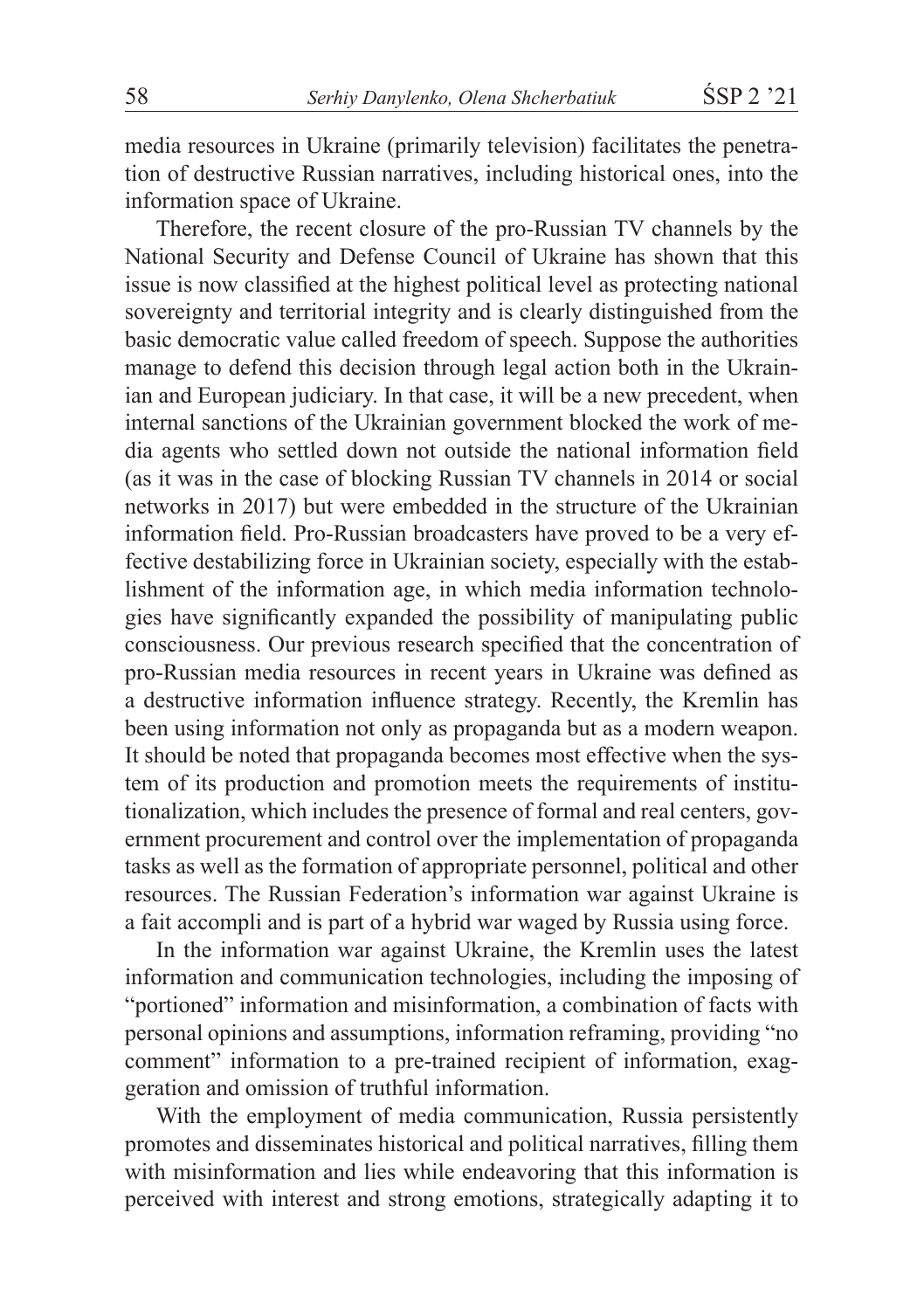the prejudices and perceptions of specific target audiences. At the same time, Russian scholars are striving to substantiate such myths and narratives to justify Russia's aggressive actions in eastern Ukraine and Crimea.

So far as Russian information and communication technologies are carefully coordinated and targeted, well-funded and predominantly professionally executed and the belated establishment of a unified information strategy in Ukraine due to political, financial, and personnel problems, insufficiency of efforts of the civil society, and mass media counteraction to Russian information aggression is conducted preferably at the level of the tactical decision which often are behindhand as well. Therefore, there is an urgent need to elaborate an effective policy in the field of counteracting the political instrumentalization of the Ukrainian history and information aggression in general, developing in this context a powerful and functional mechanism of action that is part of the protection of Ukraine's national interests.

#### **Bibliography**

- Aaltola M. (2021), *"Democratic Vulnerability and Autocratic Meddling: The Thucydidean Brink"*, https://www.ncbi.nlm.nih.gov/pmc/articles/PMC7981554/.
- Babka V. (2016), "*Historical memory as a factor of political influence in independent Ukraine*", Thesis for Cand. Sc. (Political culture and ideology), 23.00.03 – Nizhyn Gogol State University, 244 p.
- Baluk W. (2020), *Polska na celowniku Putina. Narracja rosyjskiej propagandy w sprawie wybuchu II wojny światowej*, https://phavi.umcs.pl/at/ attachments/2020/0907/112151-biuletyn-politologiavissn.pdf, 24.02.2021.
- Bondarenko I. (2019), *Information component of the hybrid war of the Russian Federation against Ukraine*, "Actual problems of information security management of the state", pp. 13–15.
- Damian A., Subernitchi V. (2020), *Conspiracy theories and pro-Russian propaganda in EaP countries. Driving factors and potential beneficiaries*, "CRPE Policy Brief", https://www.crpe.ro/en/conspiracy-theories-and-pro-russianpropaganda-in-eap-countries-driving-factors-and-potential-beneficiaries/, 24.02.2021.
- Danylenko S. (2020), *Koncentracja prorosyjskich zasobów medialnych jako strategii niszczącego wpływu informacji na Ukrainę*, https://phavi.umcs.pl/at/ attachments/2020/0907/112151-biuletyn-politologiavissn.pdf (In Ukrainian), 24.02.2021.
- Danylenko S. (2015), *Mental, cultural and political consequences of Russia's information aggression against Ukraine and ways to overcome it*, "Problems of international relations", issue no. 10–11, pp. 303–315 (In Russian).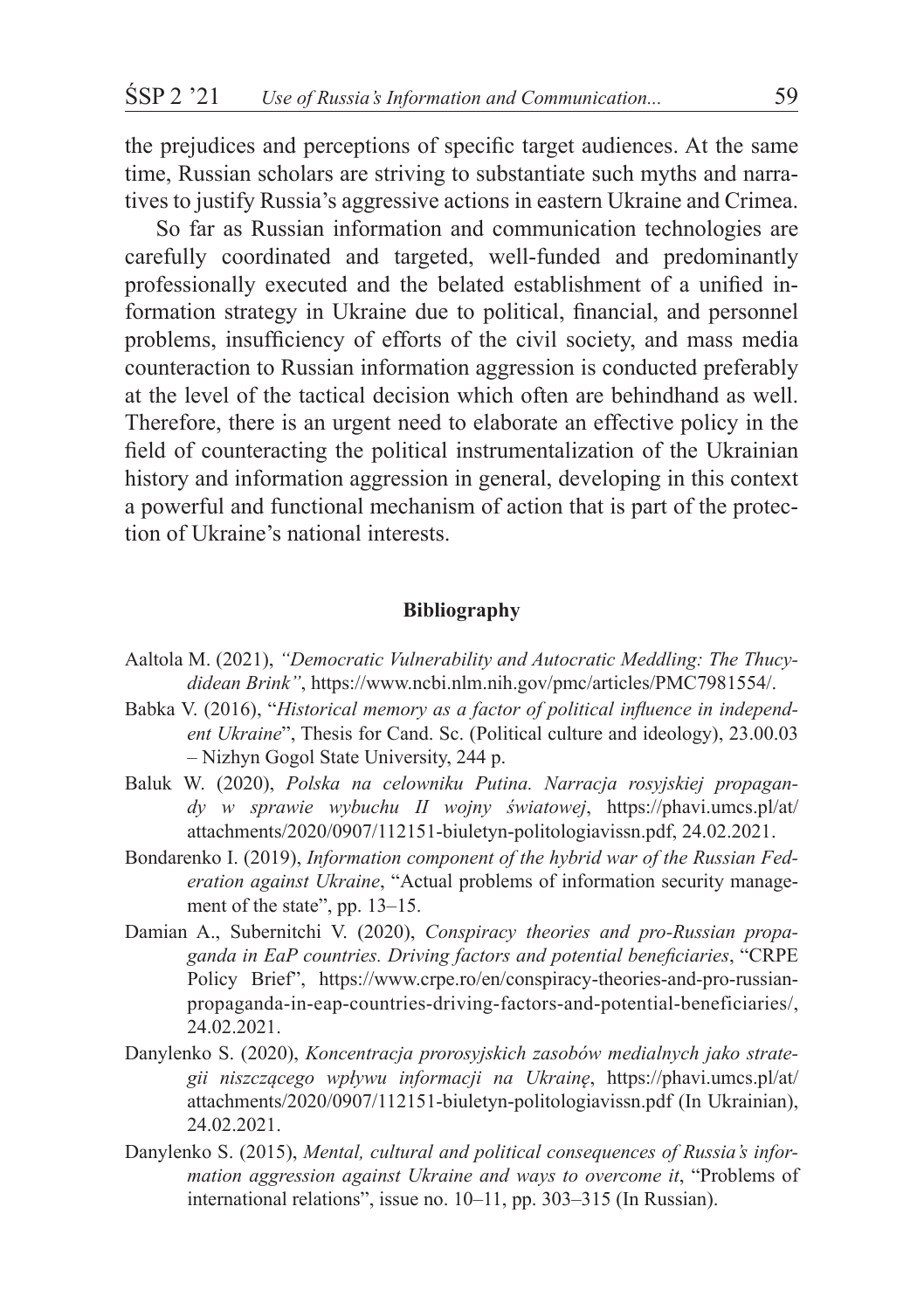- Detector Media (2020), *Ukrainian media spread Kremlin narratives about Ukraine as a "non-state"*, "Nazi state" and its "external management" – monitoring, https://detector.media/infospace/article/181371/2020-10-08-ukrainski-media-poshyryuyut-kremlivski-naratyvy-pro-ukrainu-yak-nedoderzhavu-natsystsku-derzhavu-ta-zovnishnie-upravlinnya-neyu-monitoryng (In Ukrainian).
- Galus A. (2019), *Digital media in a contemporary conflict example of Ukraine*, "Środkowoeuropejskie Studia Polityczne", issue no. 4, pp. 27–46.
- Hrytsak Y., Galushko K., Primachenko Y. et al. (2019), *Revision of History. Russian historical propaganda and Ukraine*, http://resource.history.org.ua/ item/0014736 (In Ukrainian), 24.02.2021.
- Kasyanov G. (2014), *Historical policy of the 1990s early XXI century: Ukraine and the post-Soviet space*, "Modern Ukraine", issue no. 21, pp. 135–159.
- Kofman M. (2017), *Lessons from Russia's Operations in Crimea and Eastern Ukraine*, RAND Corporation, 128 p., https://www.rand.org/content/dam/rand/pubs/research\_reports/RR1400/RR1498/RAND\_RR1498.pdf.
- Lucas E., Pomerantsev P. (2016), *The purpose of Russian propaganda to sow despair and paranoia. How to counteract*, https://texty.org.ua/articles/70089/ Meta rosijskoji propagandy posijaty zneviru i-70089/ (In Ukrainian), 24.02.2021.
- Meduza (2020), *"Letter of the Belgian doctors" a fundamental manifesto of covid deniers*, https://meduza.io/feature/2020/10/19/pismo-belgiyskih-vracheyfundamentalnyy-manifest-kovid-otritsateley-my-izuchili-istoriyu-egopoyavleniya-i-razobrali-glavnye-argumenty (In Russian), 24.02.2021.
- Miller A. (2020), *"Russia and Europe in memory wars"*, NUPI Working Paper 887, Norwegian Institute of International Affairs, 20 p.
- Olkhovskii J. (2020), *Infodemia dezinformacja w czasach zarazy*, https://phavi. umcs.pl/at/attachments/2020/0907/112151-biuletyn-politologiavissn.pdf.
- Olkhovskii J. (2019), *Polish-Ukrainian relations in the policy of (dis)information of the Russian Federation*, "Ukrainian-Polish relations in terms of hybrid security threats", pp. 216–231 (In Ukrainian), 24.02.2021.
- Shevchuk P. (2014), *Information and psychological war of Russia against Ukraine: how to counter it*, http://nbuv.gov.ua/UJRN/DeVr\_2014\_13\_11 (In Ukrainian), 24.02.2021.
- Skuczynski M. (2016), *Interesy narodowe Federacji Rosyjskiej w Syrii na tle rosyjskiej interwencji w 2015 roku*, http://studiastrategiczne.amu.edu.pl/wp-content/ uploads/2016/11/10.pdf, 24.02.2021.
- Smagliy K. (2018), *Hybrid analytica: pro-Kremlin expert propaganda in Moscow, Europe and the U.S. A case study on think tanks and universities*, https:// static1.squarespace.com/static/59f8f41ef14aa13b95239af0/t/5c6d8b38b208f c7087fd2b2a/1550682943143/Smagliy\_Hybrid-Analytica\_10-2018\_upd.pdf, 24.02.2021.